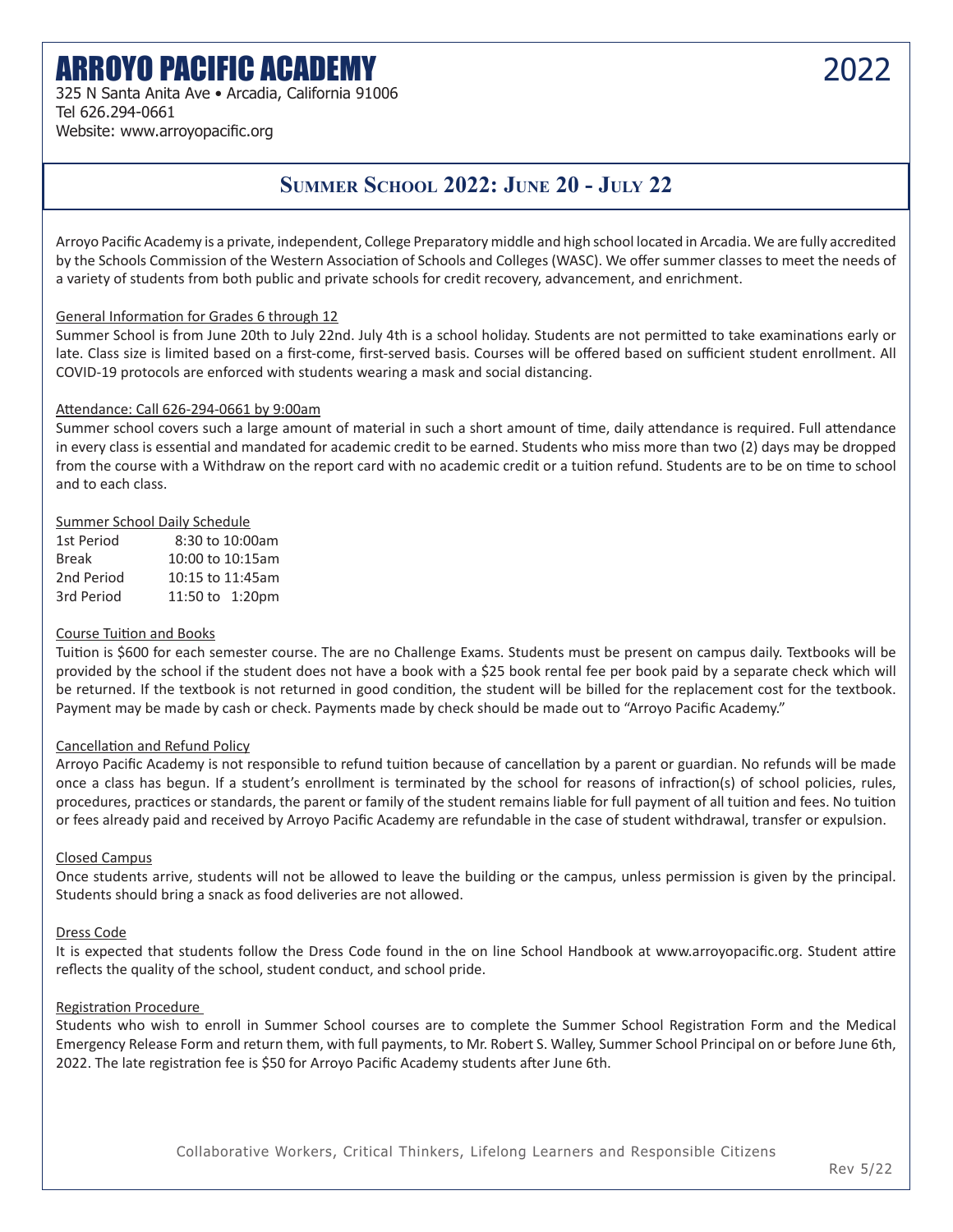## ARROYO PACIFIC ACADEMY 2022

325 North Santa Anita Avenue • Arcadia • California 91006-2878 • Tel 626.294.0661 • www.arroyopacific.org

### **Daily Schedule and Course Offerings**

Please type or print legibly in black ink on each line. Please provide all information fully and accurately. Please return this form with payments to Mr. Robert S. Walley, Summer School Principal.

Cost: \$600 for each semester course

| 1st Period: 8:30am - 10:00am | 2nd Period: 10:15am - 11:45am | 3rd Period: 11:50pm - 1:20pm |
|------------------------------|-------------------------------|------------------------------|
| English IA/B                 | Geometry B                    | Directed Study               |
| English IIA/B                | Physical Education A/B        |                              |
| English IIIA/B               | Psychology A/B                |                              |
| English IVA/B                | U.S. History A/B              |                              |
| English 1A/B*                | World History IA/B            |                              |
| English 2A/B*                | World History 9A/B            |                              |
| English 3B*                  |                               |                              |
|                              |                               |                              |
|                              |                               |                              |
|                              |                               |                              |
|                              |                               |                              |

**PLEASE NOTE:** Each course A or B covers one full semester of course work. Additional credit recovery courses may be offered upon request. Course schedule is subject to change. Courses will be offered only with sufficient student enrollment or Directed Study will be offered. A refund will be given for cancelled courses due to low enrollment.

 $\_$  ,  $\_$  ,  $\_$  ,  $\_$  ,  $\_$  ,  $\_$  ,  $\_$  ,  $\_$  ,  $\_$  ,  $\_$  ,  $\_$  ,  $\_$  ,  $\_$  ,  $\_$  ,  $\_$  ,  $\_$  ,  $\_$  ,  $\_$  ,  $\_$  ,  $\_$  ,  $\_$  ,  $\_$  ,  $\_$  ,  $\_$  ,  $\_$  ,  $\_$  ,  $\_$  ,  $\_$  ,  $\_$  ,  $\_$  ,  $\_$  ,  $\_$  ,  $\_$  ,  $\_$  ,  $\_$  ,  $\_$  ,  $\_$  ,